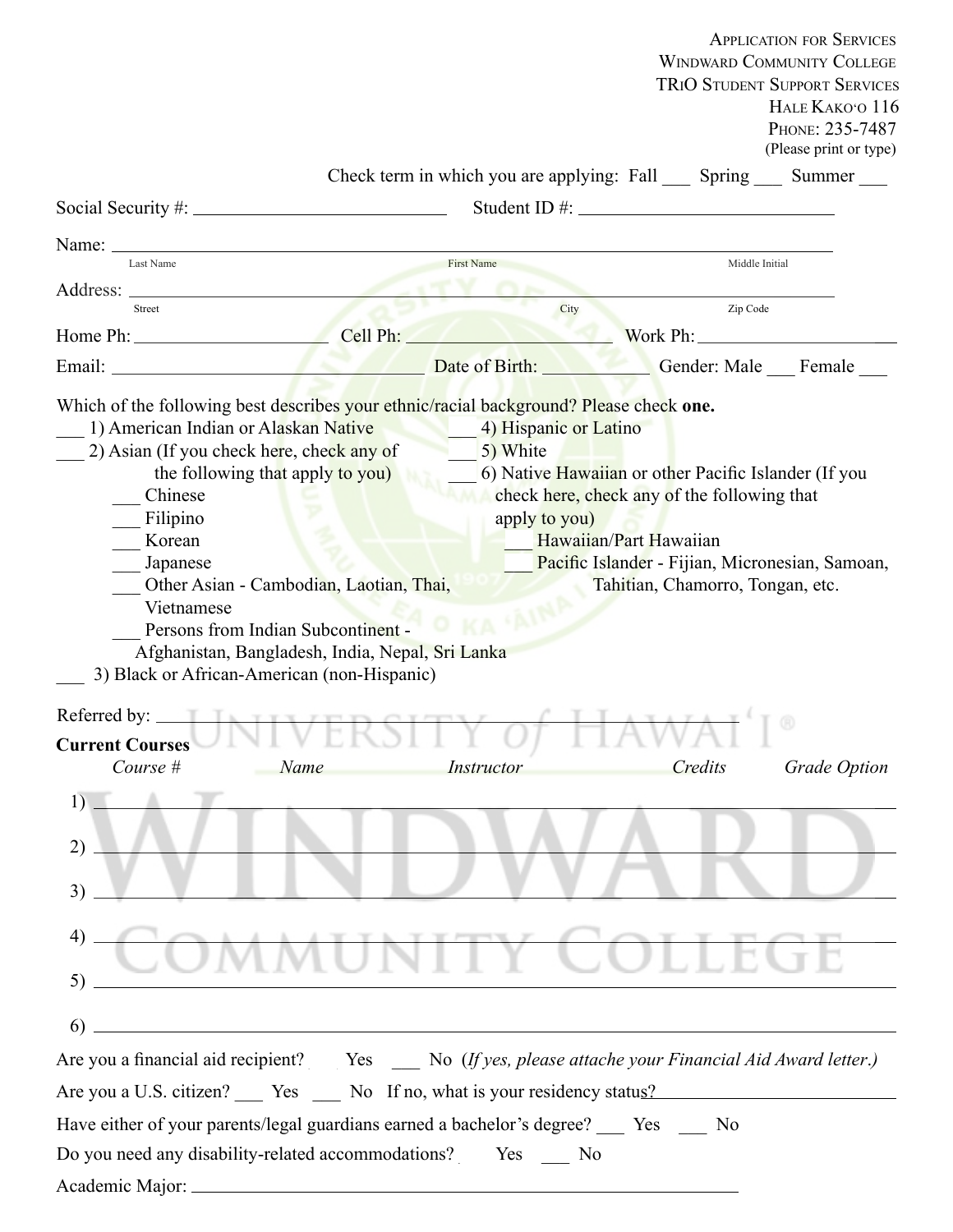# **What obstacle(s) would most likely prevent you from completing your academic goals? (check all that apply)**

| <b>Financial Issues</b>                                                          | <b>Easily Distracted</b>                                                                                    |  |  |
|----------------------------------------------------------------------------------|-------------------------------------------------------------------------------------------------------------|--|--|
| <b>Health Issues</b>                                                             | Poor Study Habits                                                                                           |  |  |
| <b>Family Issues</b>                                                             | Taking the Wrong Classes                                                                                    |  |  |
| <b>Transportation Problems</b>                                                   | Poor Writing Skills                                                                                         |  |  |
| <b>Recurring Health Concerns</b>                                                 | Poor Reading Skills                                                                                         |  |  |
| Childcare                                                                        | Poor Math Skills                                                                                            |  |  |
| <b>Single Parent Issues</b>                                                      | <b>Disorganized Notes</b>                                                                                   |  |  |
| <b>Bad Grades</b>                                                                | Afraid to Speak Up in Class                                                                                 |  |  |
| <b>Test Anxiety</b>                                                              | Poor Time Management Skills                                                                                 |  |  |
| Undecided About a Major                                                          | Not Sure How to Study in College                                                                            |  |  |
| Check all of the following services that may interest and/or benefit you:        |                                                                                                             |  |  |
| <u>Advising</u>                                                                  | <b>Transfer Planning</b>                                                                                    |  |  |
| <b>Academic Advising/Degree Planning</b>                                         | <b>College Information</b>                                                                                  |  |  |
| <b>Financial Aid Application Assistance</b>                                      | <b>College Application Information</b>                                                                      |  |  |
| <b>Career Advising</b>                                                           | Workshops                                                                                                   |  |  |
| <b>Career/Interest Testing</b>                                                   | <b>Test-Taking Skills</b>                                                                                   |  |  |
| Referral for Personal Counseling                                                 | <b>Note-Taking Tips</b>                                                                                     |  |  |
| Academic Assistance                                                              | <b>Textbook Reading</b>                                                                                     |  |  |
| Peer Tutoring - One-to-one                                                       | How to Apply for Scholarships                                                                               |  |  |
| Peer Tutoring - In a group                                                       | How to Write a Research Paper                                                                               |  |  |
| Peer Mentoring                                                                   | <b>Time Management</b>                                                                                      |  |  |
| <b>Summer English Courses</b>                                                    | Grammar                                                                                                     |  |  |
| <b>Summer Math Courses</b>                                                       | Orientation                                                                                                 |  |  |
| <b>Summer ICS Courses</b>                                                        | Computer Programs (i.e., MS Word, MS Excel, etc.)                                                           |  |  |
| Other Summer Courses                                                             |                                                                                                             |  |  |
| <b>Activities</b>                                                                |                                                                                                             |  |  |
| <b>Cultural Activities</b>                                                       | UH Hilo Campus Visit                                                                                        |  |  |
| <b>HPU Campus Visit</b>                                                          | UH West Oahu Campus Visit                                                                                   |  |  |
| Chaminade Campus Visit                                                           | <b>UH Community College Campus Visit</b>                                                                    |  |  |
| UH Manoa Campus Visit                                                            | Other                                                                                                       |  |  |
| To make an appointment or for more information, call TRiO SSS at (808) 235-7487. | *Please email your completed application to <i>Lakalaka@hawaii.edu</i> , then schedule an intake interview. |  |  |
|                                                                                  | Please indicate which of the following required documents you have included with your application or        |  |  |
| will bring to your initial appointment:                                          |                                                                                                             |  |  |
|                                                                                  |                                                                                                             |  |  |
| Disability Documentation (if applicable)                                         | <b>Study Habits Inventory</b>                                                                               |  |  |
| <b>Barsch Learning Styles Inventory</b>                                          | Verification of Income                                                                                      |  |  |

 Letter, Social Security Statement, Etc.) (Copy of 1040, Welfare Statement, Financial Aid

*I certify that the information on this form is accurate. I understand that Windward Community College will provide sufficient financial assistance to meet my full financial need if the financial aid form is submitted in a timely manner and it is determined from the information provided on the form that I am eligible to receive financial aid. (If emailing the application, you may sign it at the initial appointment.)*